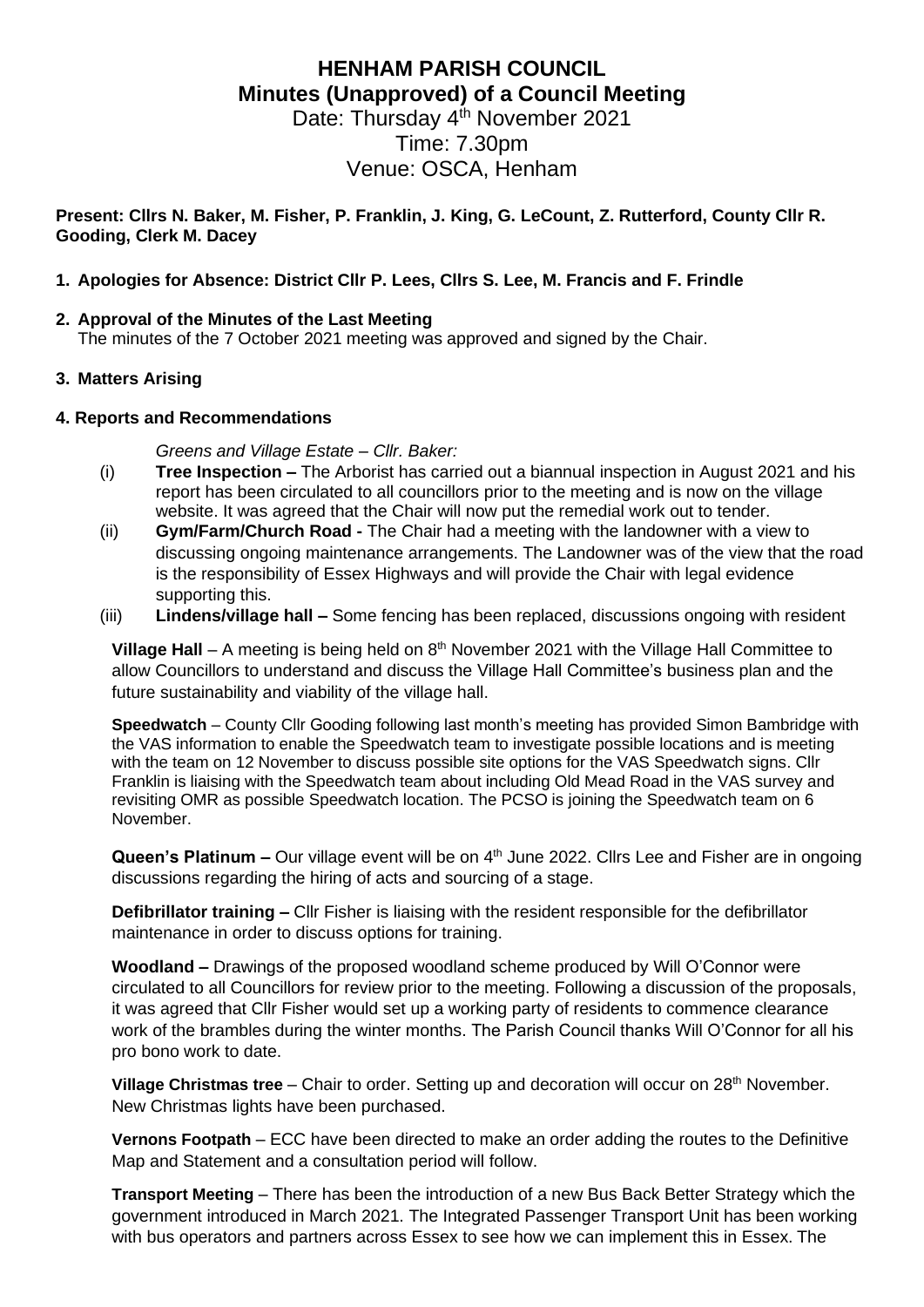transport meetings have now resumed and Cllr Francis will be attending a virtual meeting on 15 November 2021 for an update.

**Country Shooting** – Cllr LeCount has been made aware of local complaints from residents regarding a general increase in shooting for pleasure (not by farmers) and in some cases from cars which is presenting a danger to horse riders. Complaints have been made to Rural Essex Police in the last two weeks.

**Highways call for proposed Schemes 22/23** – An email was previously circulated to all Councillors by the clerk. Cllr Franklin confirmed the OMR/OML junction road markings need maintaining and County Cllr Gooding agreed to take this up with Essex Highways.

| <b>Receipts</b>                            |                                                                     |            |            |            |
|--------------------------------------------|---------------------------------------------------------------------|------------|------------|------------|
| From Whom                                  | Description                                                         |            |            | Amount     |
| Elsenham PC                                | Contribution towards Bedwell Road professional fees                 |            |            | £2000.00   |
|                                            |                                                                     |            |            |            |
| To Whom                                    | Description                                                         | Amount     | <b>VAT</b> | Total      |
| (Invoice no.)                              |                                                                     |            |            |            |
| Gardner Planning<br>(069.5)                | 2 <sup>nd</sup> Tranche Vernons/Mill Road Appeal<br>Planning advice | £10,000.00 | £0.0       | £10,000.00 |
| The Royal British<br>Legion Poppy Appeal   | HPC wreath donation                                                 | £25.00     | £0.0       | £25.00     |
| Paul Mower                                 | Village gardening July- Sept                                        | £180.00    | £0.0       | £180.00    |
| M Dacey                                    | Quarterly WFH allowance plus expenses                               | £84.00     | £0.0       | £84.00     |
| M Dacey                                    | Clerk's salary (October)                                            | £398.38    | £0.0       | £398.38    |
| <b>SW Transport</b><br>Planning Ltd (0080) | Mill Road Appeal Transport advice                                   | £4540.00   | £908.00    | £5448.00   |
| <b>JRB Enterprise Ltd</b><br>(23155)       | Dog Poo bags                                                        | £58.04     | £11.61     | £69.65     |
| Simon Lee                                  | Refund for annual dropbox fee for HPC<br>laptop                     | £95.88     | £0.0       | £95.88     |
| <b>Ricki Shelsher</b><br>(RJS384)          | Village window and signs cleaning                                   | £50.00     | £0.0       | £50.00     |
| PA Knott (61498)                           | Grass cut 13/10 & 27/10                                             | £870.00    | £0.0       | £870.00    |

**Treasury Management Investment Policy and Strategy 2021/22 – Cllr Fisher-** Ongoing review by Cllr Fisher

**HPC Accounts** - Cllr Fisher has approved and signed off on Q4 20/21 and Q1 21/22

# *(iii) Planning and Developments -*

*(ii) Finance*

**Planning Advisor** - As our planning advisor, Geoff Gardner, has retired, the clerk obtained a recommendation from our Barrister and the Chair will contact the planning consultants and inquire whether they would be able to assist us in planning matters if so instructed and ascertain fees. Our planning advisor has kindly agreed to assist us with Local Plan issues. The Parish Council thanks Geoff Gardner for all his work over the past few years which has enabled the Parish Council to successfully defend our village from unwanted developments.

• **UTT/21/3027/FUL** – proposed Erection of 3 no. terraced dormer cottages and demolition of sheds, Land Adj. 2 Wood End Green Cottages Wood End Green. The Sub Planning Committee have submitted an objection on the basis the proposed development is within a conservation area and in the garden of a Grade II Listed Building.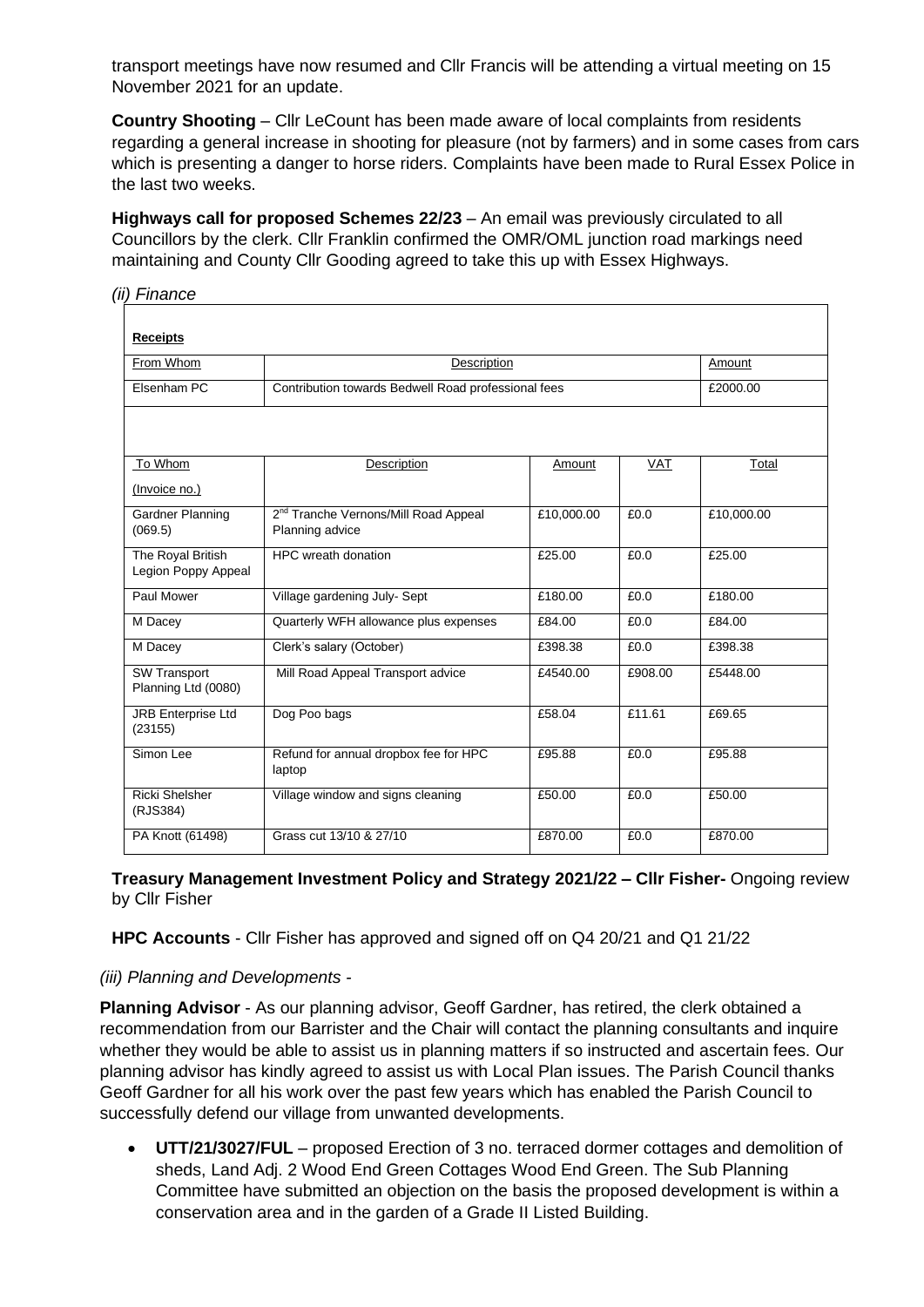- **UTT/21/3205/HHF** proposed Single storey front and side extensions, Castenea Wood End Green
- **UTT/21/2067/HHF** proposed Replacement of double garage door with single width garage door and window, Salt Mead High Street

**Breaches:** Continuing breaches at Cedar Cottage- UDC enforcement has confirmed the matter has been closed due to it being time barred. The Parish Council is seeking legal advice and the Chair is liaising with District Cllr Lees.

## **Appeals:**

- **APP/C1570/W/21/3274573 BEDWELL ROAD: UTT/19/2266/OP** proposed Outline planning application for the erection of up to 220 dwellings. Virtual Inquiry held last month. APPEAL DISMISSED 25/10/21.
- **APP/C1570/W/21/3272403: LAND SOUTH OF VERNONS CLOSE, CM22 6AF** proposed Outline permission with all matters reserved except access for the erection of 45 no. dwellings. UDC REFUSED 17/2/21. The Parish Council awaits the Inspector's decision.
- **APP/C1570/D/21/3282955 (UTT/21/1600/HHF): 4 Mill Road Henham -** proposed two storey rear and side extension, single storey front extension and landscaping works to front garden.

#### **Decisions**: n/a

#### *(iv) Highways –*

North Hall Road:

(a) **Road Closure**: The Parish Council has been in continuing discussions with all stakeholders regarding the continued closure of North Hall Road and the appalling state of the diversion route via Patmore End. Essex Highways has now awarded the contract. In anticipation of a Topo survey, arrangements have been made for vegetation clearance to take place. EH have said they were on site to clear vegetation adjacent to the watercourse on Thursday 21 October and Friday 22 October 2021. Please refer to the link on the village website for updates.

**Travellers Site**: An enforcement file has been opened ENF/21/0204/C and will be allocated to Oliver Sear, a new member of the enforcement team at UDC. A retrospective planning application has since been made for a travellers site for one pitch. The Parish Council has objected on the grounds that the egress is exceptionally dangerous and is an inappropriate site. County Cllr Gooding has confirmed that EH have not approved the egress.

Hall Road, Henham**:** The Parish Council previously agreed to pay for the installation of a 40mph buffer zone at this site. Essex Highways previously confirmed the cost of construction is now a fixed price of £9,711.74. We were originally quoted £6k for the signage works. The Parish Council has already paid approximately £3500 plus VAT to get to this stage. Clerk previously liaised with Gregg Speller direct re other 3<sup>rd</sup> party quotes and the Chair has requested quotations from them, which are awaited. The clerk chased these and no other 3<sup>rd</sup> parties have been prepared to provide a quote. ECC have now promised to provide funding and the Parish Council awaits further details.

Pledgdon Green Lane/Brick End Road – An application submitted by Cllr Rutterford has been sent to Highways prior to the pandemic for a 20mph limit on the road from the start of the village to Broxted End with a request to repair the damage caused by heavy traffic during the Hall Road closure. Cllr Rutterford has since been asked to assist a resident in obtaining repairs by EH for the damage and potholes and flooding along Brick End Rd (which passes through Pledgdon Green). County Cllr Gooding agreed to liaise with Cllr Rutterford to progress these matters. Following a discussion regarding the quiet road status, it was agreed the Clerk would email County Cllr Gooding with a request to reapply for quiet lane status to be granted by the Highways Panel.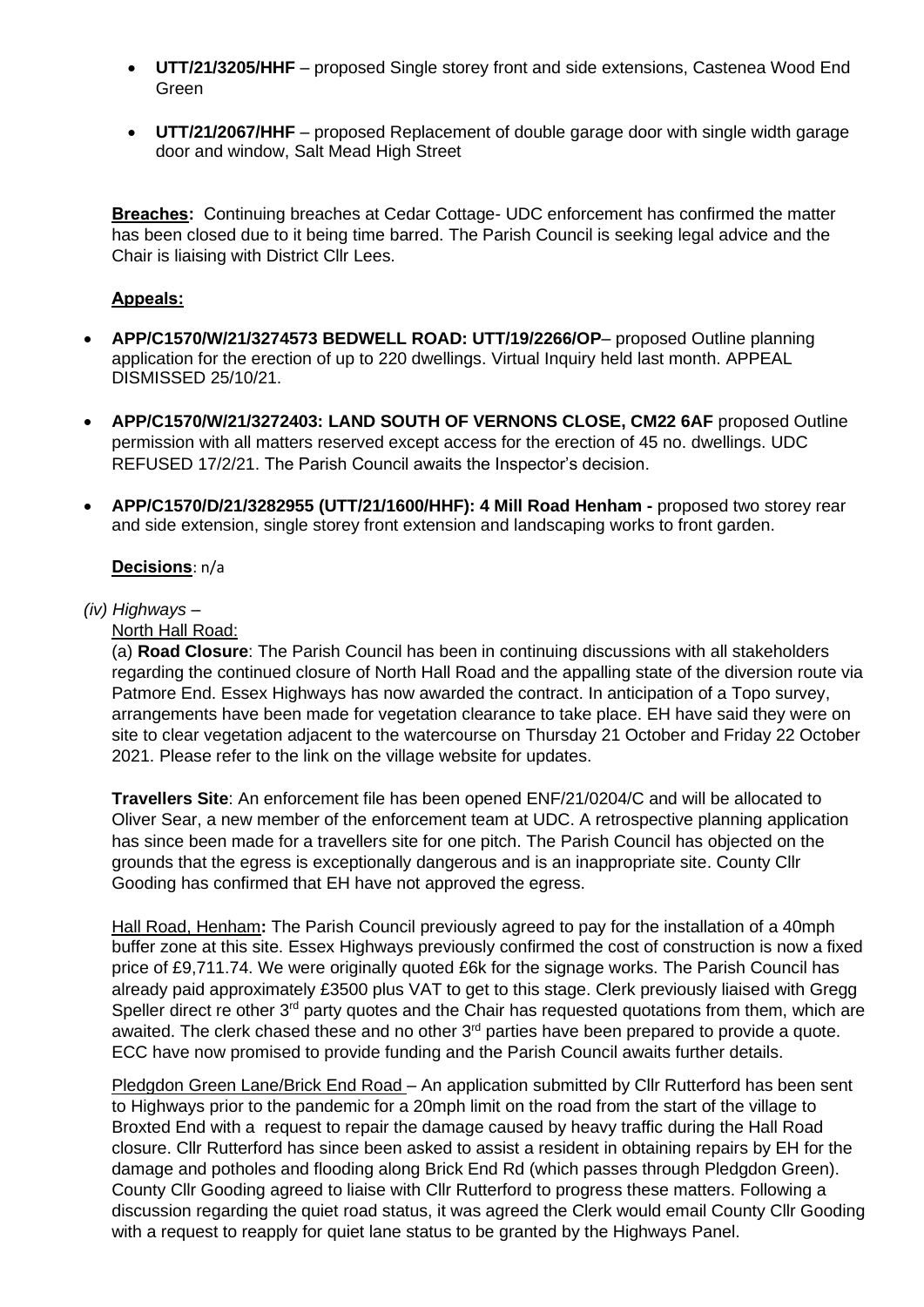Blocked drains in Old Mead Road - An online application was previously applied for by Cllr LeCount. The clerk has emailed Cllr LeCount for an update following last month's meeting and Cllr LeCount confirmed no remedial action has been taken by Essex Highways. Following a discussion, County Cllr Gooding agreed to take this up with Essex Highways.

School Parking at Sages, School Lane, Pimletts and Carters Lane, Henham – The Headteacher previously requested advice from the Parish Council as to how to solve the ongoing parking issues at the school. It is also hoped the PCSO will also be able to assist with the unsafe parking. By way of an update the Head Teacher has confirmed that the staggered starts, which will remain, have definitely made an impact on the parking congestion. She is engaging with Living School Streets and has also had a few visits made by Park Safe after contacting them again. After half term she will be launching a new initiative to encourage more families to park and stride.

Mill Road/School Road yellow lines - The Parish Council is aware of dangerous parking on the Mill Road bend by School Lane. The PCSO has been asked to speak to the owners of the vehicles. Following a discussion, it was agreed the clerk would email County Cllr Gooding with a formal request to extend the yellow lines round the bend.

**Residents are encouraged to also report any matters to Essex Highways direct via the Essex Highways web site [www.essex.gov.uk/highways](http://www.essex.gov.uk/highways) (details also on the Henham Website), as the more people who complain regarding Highways matters the more likely something will get done.**

## **5. Correspondence**

Sent/Received:

Planning Applications - see 4(iii) above

• Clerk – approximately 200 emails in October 2021

## **6. Waste and Minerals Development Issues** – Nothing to report.

**7. SAW (Stop Stansted Expansion)** – At a special meeting of Uttlesford District Council ('UDC') on 6 October 2021, District councillors decided not to proceed any further with its intended High Court appeal against the approval of the Stansted Airport planning application for a throughput of 43 million passengers per annum ('mppa') due to unlikelihood of success and costs.

Cllr Rutterford contacted SAW to seek advice as to whether HPC should send a representative to the Future Airspace Programme meetings organised by the Airport and their advice was that HPC should participate in these stakeholder engagement sessions. Cllr Rutterford has signed up to two virtual meetings. Cllr Rutterford will put forward a draft response to be approved by the Parish Council to contest the night flight issue and the proposed flight path review.

**It was noted that there has been an increase in aircraft noise recently and all residents are encouraged to submit any complaints to [stanstednoiseline@stanstedairport.com](mailto:stanstednoiseline@stanstedairport.com) with details of time, location, date of the aircraft and copy in SAW, [info@stanstedairportwatch.com,](mailto:info@stanstedairportwatch.com) so that SAW can monitor the complaint.**

**8. Governance** – The Parish Council Standing Orders and Financial Regulations have been circulated by the Clerk to all Councillors for review in the coming months.

**9. Local Plan –** A List of approved sites is awaited from UDC. UDC has requested a technical check. Cllr Franklin has written to UDC expressing the Parish Council's concerns about the accuracy of travel times stipulated in the Local Plan..

# **10. Henham SOV 100 Club draw Cllr. Fisher –**

# **October Draw**